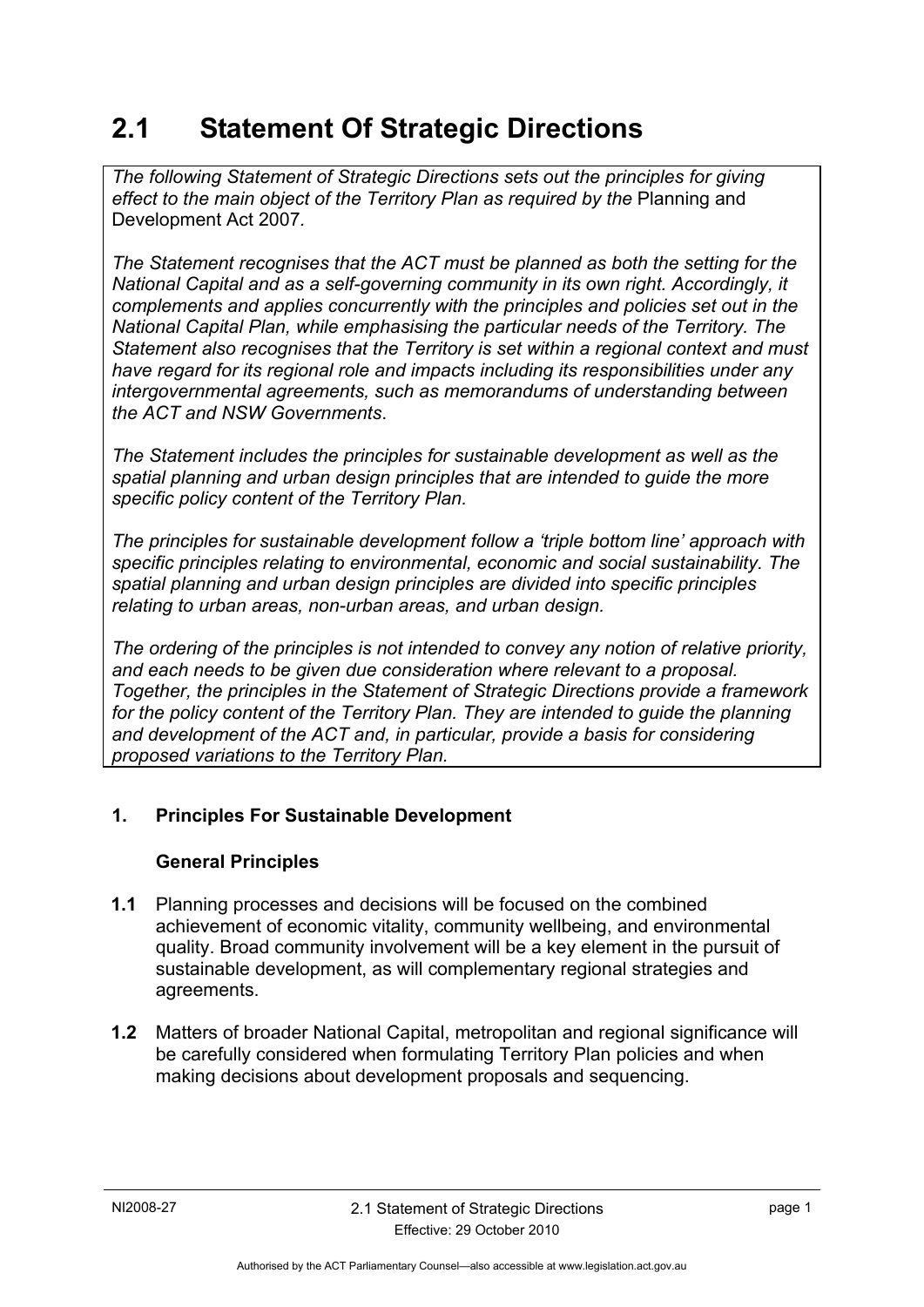- **1.3** Economic, social and environmental objectives will be pursued in a balanced and integrated way, having regard to both short-term and long-term factors, such that present needs can be met without prejudicing the welfare of future generations, and without serious or irreversible loss of life-supporting natural resources or damage to the environment.
- **1.4** Wherever appropriate, the broader global and regional context and potential cumulative impacts of decisions will be taken into account. Where there are threats of serious or irreversible damage, lack of full scientific certainty should not be used as a reason for failing to prevent environmental degradation.

### **Environmental Sustainability**

- **1.5** Planning policies will seek to ensure the efficient use of all resources and to reduce consumption of non-renewable resources. Waste minimisation, reuse and recycling will be encouraged, whilst energy-rating and conservation measures will be applied wherever appropriate, particularly in transport, subdivision planning, and building design and construction.
- **1.6** The pattern of development is to reflect land capability constraints resulting from topography, soils, geotechnical factors, drainage, natural hazards, microclimate and the sensitivity of ecosystems. Particular attention will be given to the need to conserve soil, water and vegetation; maintain biological diversity; safeguard important ecosystems and ecological processes; and provide and protect wildlife corridors.
- **1.7** Land and water resources will be planned in accordance with the principles of integrated catchment management and water sensitive urban design. Policies will seek to protect identified environmental values, whilst focusing on opportunities for multi-purpose use of resources. Special attention is to be given to protecting sources of the Territory's water supply and to maintaining environmental flows in rivers and streams.
- **1.8** Planning policies will provide for the sustainable management of rural areas, ensuring that rural lands nominated for future urban development or other purposes can be retained in productive use and properly managed for the time being. Appropriate activities to reduce net greenhouse gas emissions will be encouraged.
- **1.9** Urban expansion will be contained in order to minimise impacts on valuable natural and rural areas.
- **1.10** Integrated land use and transport planning will seek to maximise accessibility and transport efficiency, reduce energy consumption, support the preferred pattern of development, promote safety, safeguard environmental quality, and minimise greenhouse gas emissions.
- **1.11** Policies for environmental planning and management will ensure amenity, minimise pollution, and protect public health and safety.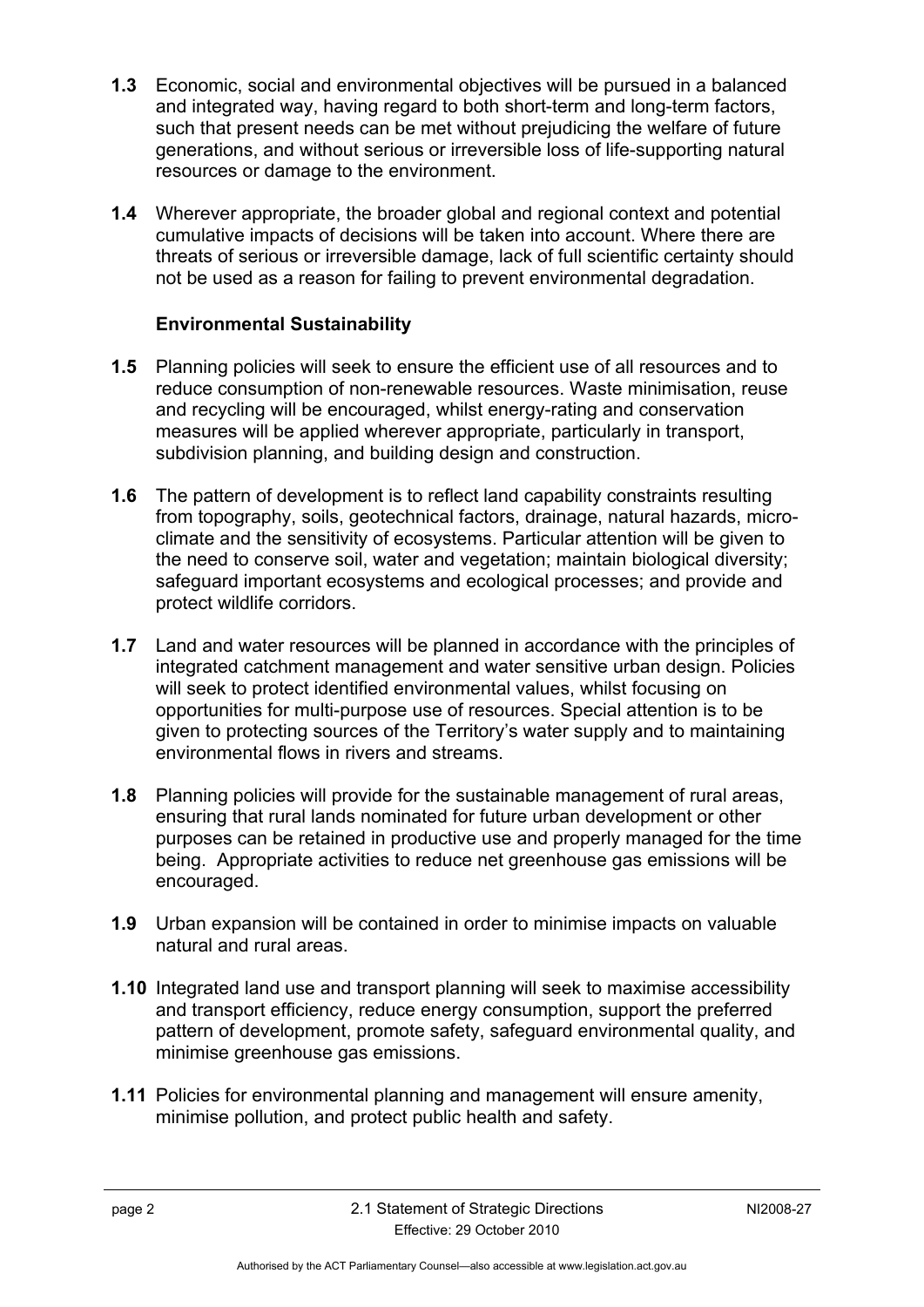### **Economic Sustainability**

- **1.12** Planning policies will facilitate the widest possible range of commercial, retail, industrial, rural, tourism, and other forms of economic activity in order to promote new investment and a more diversified economy, to underpin employment growth, and to respond to changing economic opportunities.
- **1.13** The characteristics of the city that contribute to economic growth: Canberra's role as the national capital and the seat of Federal Parliament; the ease of getting around the city; the safe and clean environment; and the vibrancy of centres as places of social, cultural and business exchange, will be enhanced.
- **1.14** An adequate and diverse supply of industrial land will be maintained to facilitate both conventional and new forms of industry.
- **1.15** Tourism will be fostered by permitting a variety of entertainment, leisure and accommodation facilities, including opportunities for ecotourism, in appropriate locations throughout the Territory.
- **1.16** Sufficient land will be set aside for major communications, educational, scientific, or other activities requiring broadacre sites in appropriate locations outside urban areas.
- **1.17** In planning future development and redevelopment, particular emphasis will be placed on cost-effective provision and management of existing and new infrastructure and services, taking into account whole-of-life and whole-ofsystem costs, including the ecological footprint of proposed developments and activities.

### **Social Sustainability**

- **1.18** Provision will be made for a comprehensive range of readily accessible community, cultural, sporting and recreational facilities, distributed according to the varying needs of different localities and population groups. In major centres and developing areas, sites will be safeguarded where necessary for particular community needs.
- **1.19** A variety of open space types will be provided in each district or local area to meet the diverse recreational needs of residents and visitors, and to contribute to community health.
- **1.20** Planning policies for community facilities and open space will encourage multiple use and flexible design to allow for changing needs.
- **1.21** Provision of affordable, adaptable and special-needs housing will be promoted throughout the city, as well as modification or redevelopment of existing stock to meet emerging social needs.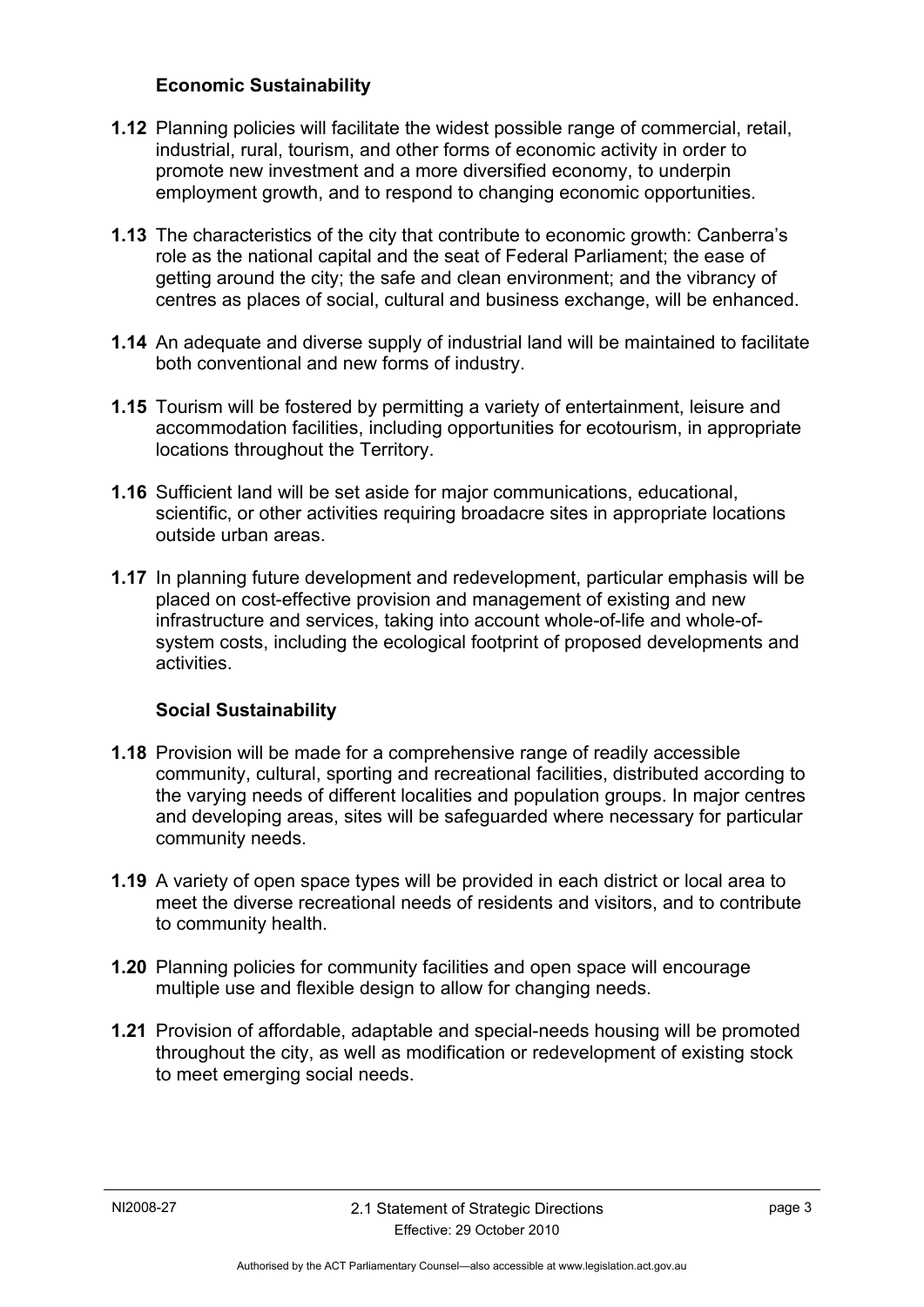- **1.22** Urban development will be planned in a manner that promotes community vitality and safety, applying principles of crime prevention through environmental design. Provision will also be made for emergency services infrastructure necessary to ensure a high standard of safety for residents and visitors.
- **1.23** The needs of people with disabilities will be recognised in all facets of urban planning, particularly including the design and operation of transport and access systems and the assessment of development proposals.
- **1.24** New suburban areas will be planned with a legible and permeable hierarchy of roads; conveniently located commercial and community facilities; a network of open spaces; an off-road system for pedestrians and cyclists; and provision for accessible public transport.
- **1.25** Heritage and cultural values will be safeguarded, including in particular those of the Territory's Aboriginal peoples and those derived from both its rural history and urban development as the National Capital. The distinctive qualities of residential areas and other places, as well as elements of community heritage, will also be recognised and their conservation promoted.
- **1.26** Identified places of heritage significance will be protected in accordance with requirements for their conservation contained in the Heritage Register and any relevant heritage guidelines under the *Heritage Act 2004*. Special provisions are included in the Heritage Act for the recognition, registration and conservation of Aboriginal heritage.

## **2. Spatial Planning And Urban Design Principles**

### **Urban Areas**

- **2.1** Canberra will continue to develop as a series of discrete urban areas within a landscape setting of hills, ridges and other open spaces. Each town will offer a diversity of housing types; the broadest possible range of employment opportunities; and convenient, linked access to retail centres, community facilities and open space.
- **2.2** Future residential settlement will be accommodated through development of greenfields areas, subject to detailed feasibility and suitability studies; some expansion of existing towns; and appropriate use of suitable vacant or underdeveloped sites.
- **2.3** Commercial and retail activity will be concentrated in centres and other planned nodes of intensive activity that are well served by public transport to ensure an efficient pattern of development. Primary emphasis will be placed on strengthening and enhancing existing and new centres and nodes, including improved urban design and encouragement of more mixed-use development.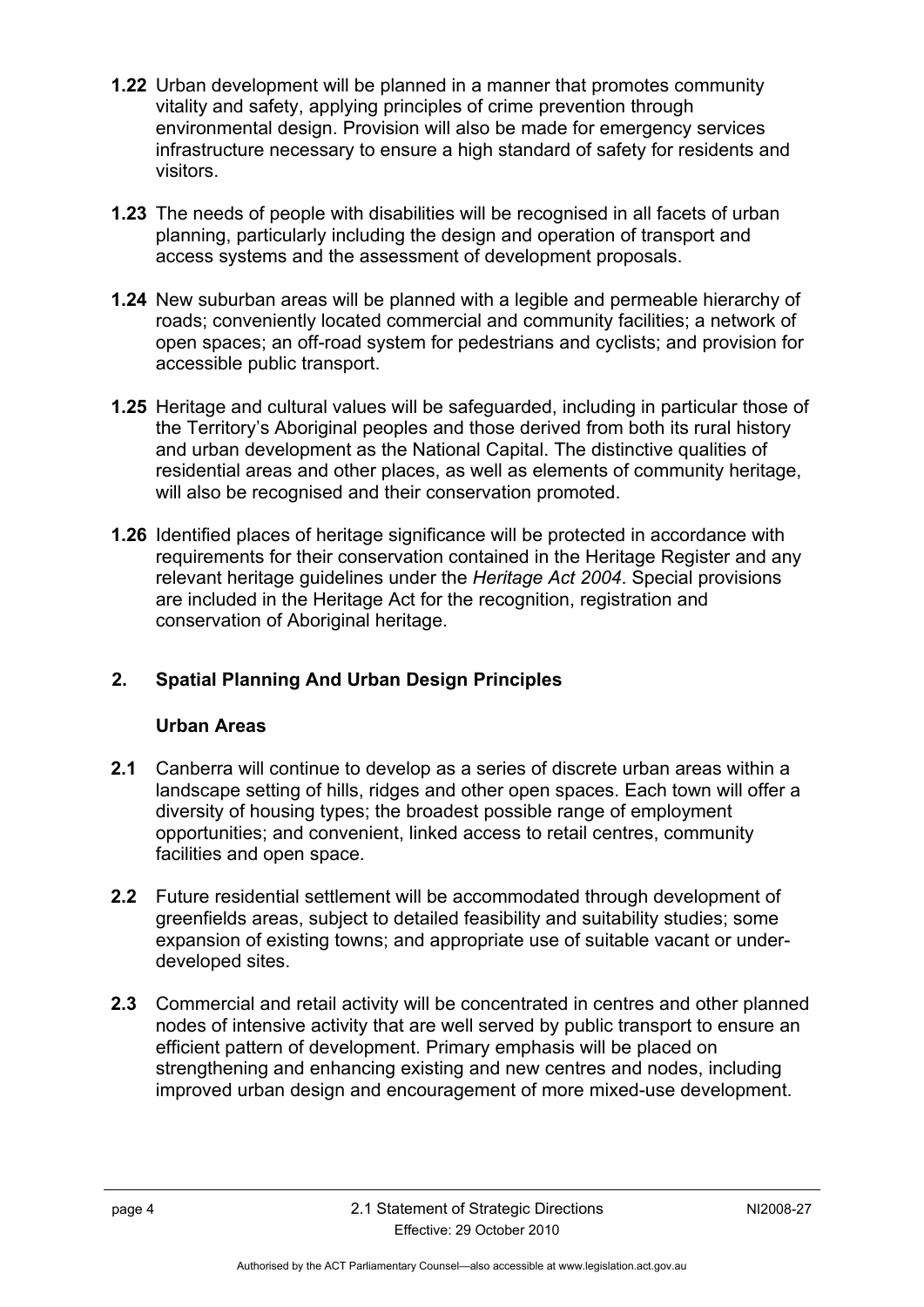- **2.4** Planning policies will support revitalisation of the City Centre as the preeminent centre of governance, commerce and entertainment for the ACT and its region, while keeping the City Centre in appropriate balance with other town centres. Within the City Centre, provision will also be made for a range of major community facilities and opportunities for high-density residential development.
- **2.5** A wide range of housing types will be permitted in identified residential areas close to commercial centres and some major transport routes to increase choice; maximise opportunities for affordable housing; and secure some intensification of development consistent with maintaining residential amenity. Outside of these areas, planning policies will protect the typically low density, garden city character of Canberra's suburban areas.
- **2.6** Higher density development will be encouraged within and near major centres, and in other suitable locations that are well served by public transport.
- **2.7** Development will be planned to encourage use of public transport, walking and cycling, including commuter cycling. Routes will be reserved for an enhanced inter-town public transport system. Requirements for vehicle parking will be related to commercial needs and transport policy objectives.
- **2.8** Industrial areas will be in locations accessible to suitable freight services, and where industrial activity is unlikely to have a significant adverse effect on the environment or the amenity of residential areas.
- **2.9** A planned hierarchy of roads will be maintained in order to promote road safety, protect the amenity of residential and commercial areas, and facilitate the efficient movement of major traffic flows and heavy vehicles.
- **2.10** Adequate provision of open space throughout the Territory will remain a high priority. Open space will be planned and carefully maintained as an integrated, hierarchical system that provides for a diversity of sport and recreation activities, contributes to the legibility and character of urban development, is cost-effective to maintain, and assists in the effective management of stormwater.

### **Non-urban Areas**

- **2.11** Planning policies will protect the landscape and environmental qualities of the hills and ridges surrounding urban areas, the Murrumbidgee and other river corridors, the mountains and forests west of the Murrumbidgee River, and productive rural landscapes.
- **2.12** Planning for non-urban and natural areas will also recognise the values of land for research, education, recreation and tourism purposes.
- **2.13** Clearance zones will be established where necessary around major facilities to protect the operational efficiency of those facilities and to minimise adverse environmental impacts.